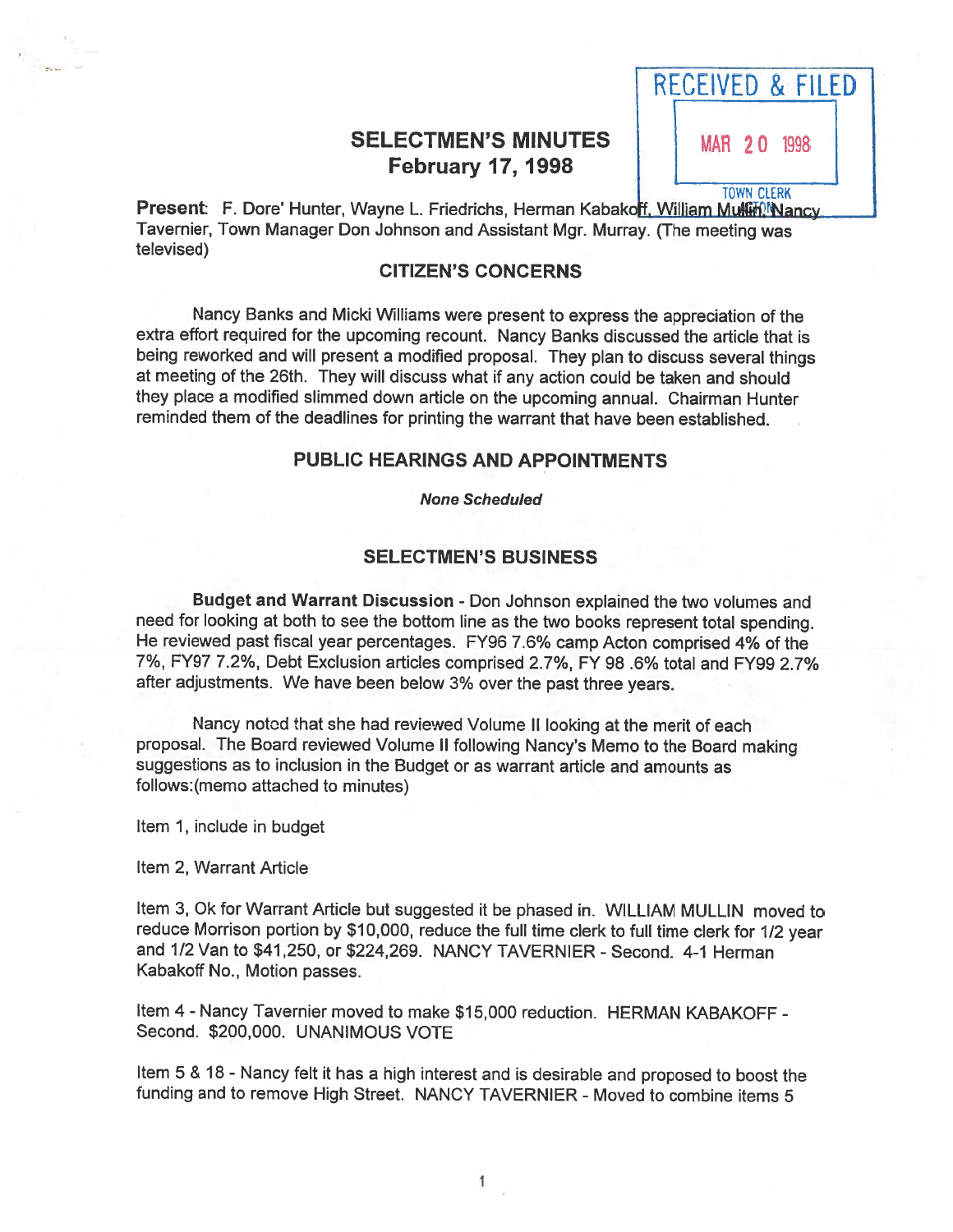and <sup>18</sup> and do all of Central Street and propose<sup>d</sup> sidewalk program for Windsor to Martin with High Street section held. WILLIAM MULLIN - Second. UNANIMOUS VOTE.

Items 6 & 7 pu<sup>t</sup> in budget

Item <sup>8</sup> - Nancy hoped this would be handled so the funding reques<sup>t</sup> could be eliminated. Bill felt that we needed to sent them notice that we need to ge<sup>t</sup> this resolved and does not want to stop payroll to ge<sup>t</sup> it accomplished. Dore' sugges<sup>t</sup> we leave it in the <sup>p</sup>lan for now and he will ge<sup>t</sup> together with Bill Ryan. Don was asked to draft <sup>a</sup> letter for Dore's review and signature.

Items 9, 10, 11 in budget.

Item 12, Herman asked if the purchase of the truck could wait another year. The Board felt that the truck could not wait, it was not functional for what it is expected to perform. HERMAN KABAKOFF - Moved to delay the purchase. NANCY TAVERNIER - Second. Motion failed 4-1 Herman Yes.

Items 13, 14, 15, placed in Warrant Articles

Item <sup>16</sup> - Nancy felt the landfill closure is very important and the savings from the Clay of \$500,000 if we were to receive it would pus<sup>h</sup> the design need out front. Bill noted he still has <sup>a</sup> problem with this request, however, he has been convinced by the net presen<sup>t</sup> cost of this and will suppor<sup>t</sup> on Town Meeting floor. WILLIAM MULLIN - Moved to suppor<sup>t</sup> \$126,000 for engineering design. NANCY TAVERNIER - Second. UNANIMOUS VOTE.

Item 17 - \$100,000 Warrant article

Item 18 included in #5

Item 19 - \$8,000 Warrant Article

Item 20 WILLIAM MULLIN - Nancy noted that we felt there were alternative plans and perhaps they could move to another more site suitable location. Moved to expen<sup>d</sup> \$48,000 for Tennis Courts on Elm Street -WAYNE FRIEDRICHS - Second. 4-1 Herman Abstaining. MOTION PASSES.

Item <sup>21</sup> - HERMAN KABAKOFF - Moved not to fund the \$14,500. DORE' HUNTER - Second. Wayne, Nancy and Bill No, Herman and Dore' Yes, Motion Fails.

Item 22- NANCY TAVERNIER - Moved to fund at 10,000. HERMAN KABAKOFF - Second. UNANIMOUS VOTE.

Item 23 - HERMAN KABAKOFF - moved the reduced 20,000. NANCY TAVERNIER - Second. WILLIAM MULLIN - Moved to eliminate the \$25,000. WAYNE FRIEDRICHS - Second. UNANIMOUS VOTE.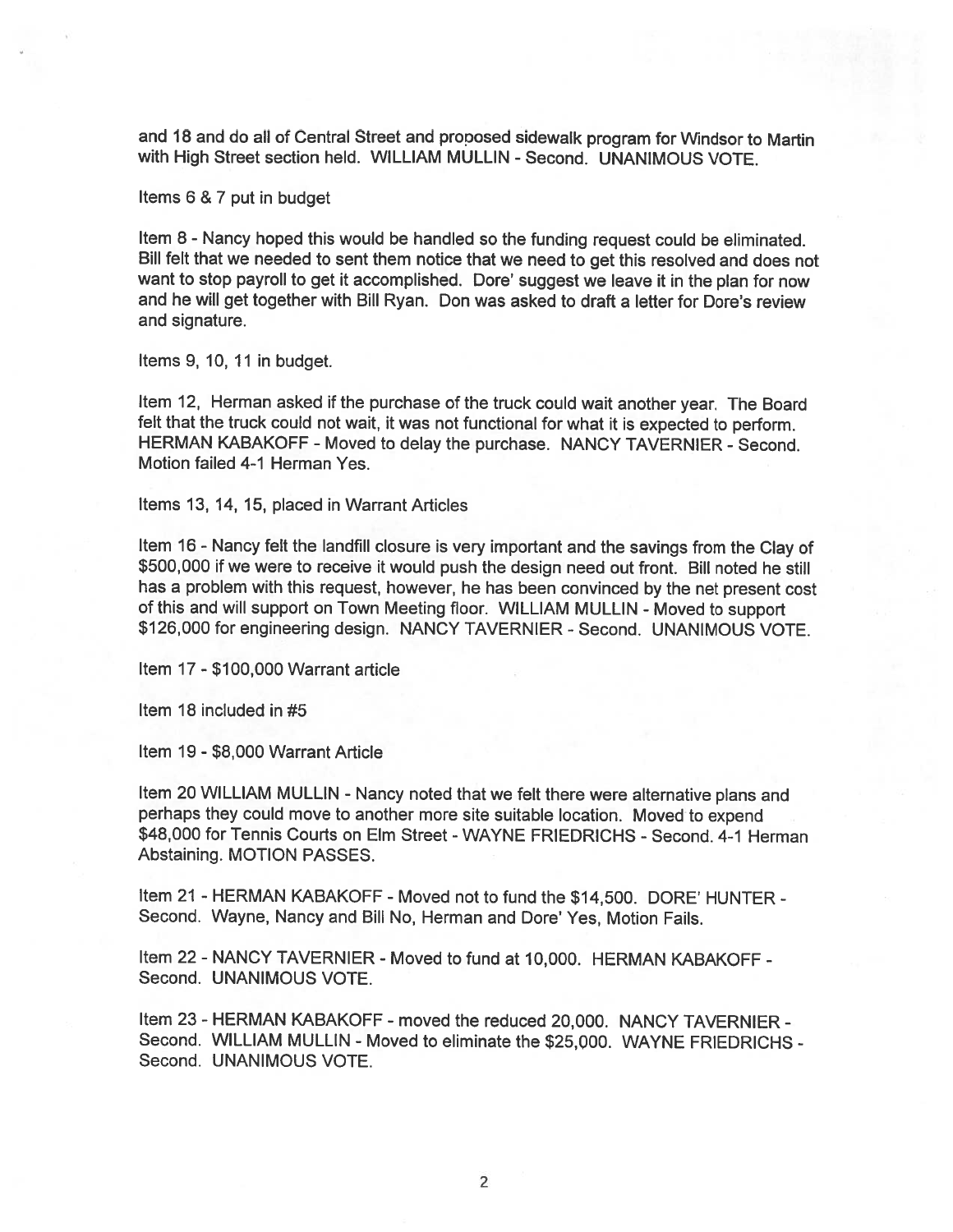Item 24 -Warrant Article, it was noted that this seemed like <sup>a</sup> lot of money for <sup>a</sup> reuse study. Don urged them to support this expenditure. WILLIAM MULLIN - Moved to Fund Reuse Study. NANCY TAVERNIER - Second. UNANIMOUS VOTE

Item 25 - Put in Budget

Item 26 -Warrant Article

N/A 2 - Nancy felt that these funds could be used to have the light reprogrammed and the traffic would be controlled better and to also re-stripe the pavement. She felt would have <sup>a</sup> major positive impact at that corner and increase efficiency at that corner.

N/1 The Highway Truck request should be included in the Warrant.

HERMAN KABAKOFF -Moved to <sup>p</sup>lace \$3,000 in the Budget for Employee Moral Building Projects/programs. NANCY TAVERNIER - Second. UNANIMOUS VOTE.

NANCY TAVERNIER Moved to accep<sup>t</sup> the list as amended. WILLIAM MULLIN - Second. UNANIMOUS VOTE.

NANCY TAVERNIER - Moved to include items, 1, 6, 7, 9, 10, 11, 25 and \$3,000 for Employee Moral Program in the budget, and the remaining articles to stand alone. WILLIAM MULLIN -SECOND. UNANIMOUS VOTE.

John Murray was asked about the \$137,000 amount for Middlesex County problem. Don feels we will ge<sup>t</sup> assessed and he will talk to Resor and Durand and will look at it at the March 3rd meeting.

AART- Don has asked them to structure RFP so we can go in if we decide to. This expense would be incurred in this fiscal year and Don felt we would be in the \$20,000 range. It was felt that we should go ahead and pu<sup>t</sup> the article on with appropriation from Free Cash. Bill suggested we use the Grant Writer money. WILLIAM MULLIN -Moved to use Grant Writer Money already appropriated to accomplish ARRT Project. NANCY TAVERNIER - Second. UNANIMOUS VOTE.

NANCY TAVERNIER - Moved to recommend all articles in Volume II. Dore' will assign and make recommended ordering for review. WILLIAM MULLIN - Second. 4-1 Herman NO. Motion Passes.

Appointment Of Registrars Of Voters- WILLIAM MULLIN - Moved to appoint Deena Ferarra and Robert Eisengrein as Registrars of Voters. NANCY TAVERNIER -SECOND. UNANIMOUS VOTE.

BOY SCOUT EAGLE COURT OF HONOR - Dore' cannot attend the previously assigned Court of Honor. Bill will represen<sup>t</sup> the Board at the Court of Honor on February 28 for Scout Sharpe.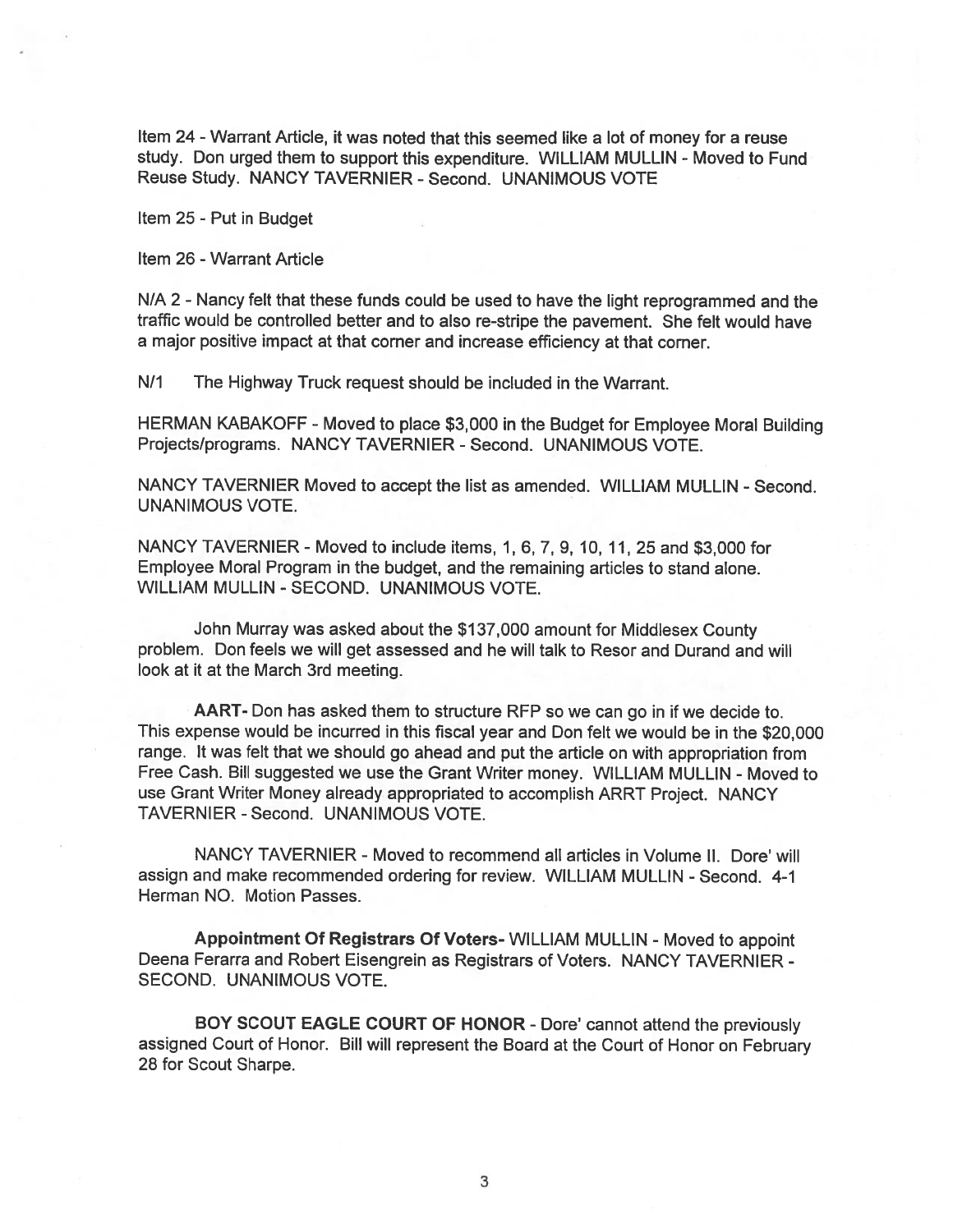#### CONSENT AGENDA

WILLIAM MULLIN- Moved to approve hold item 10. HERMAN KABAKOFF - Second. UNANIMOUS VOTE.

Herman felt that we should hold the line in increasing the Septage fees as the fund had <sup>a</sup> balance of \$47,000. He wanted to pass the \$7.00 savings on to the citizens. HERMAN KABAKOFF -Moved not to approve the increase proposed by the Board of Health. WAYNE FRIEDRICHS - Second. 3-2 Nancy and Dore' voting NO. MOTION PASSES.

#### TOWN MANAGER'S REPORT

COLES BROOK -The Board felt that the reques<sup>t</sup> was unreasonable and an over burden to place on staff by asking them to notify about meetings and also the chance of liability if something slipped by. It was suggested that the group assign <sup>a</sup> person to monitor meetings and to keep their group notified

#### EXECUTIVE SESSION

HERMAN KABAKOFF -Moved to Enter into Executive Session for the purpose of discussing Collective Bargaining and potential litigation. Roll Call taken. All AYES.

The Board adjourned into Executiye Session at

Date

Christine M. Joyce Recording Secty. Doc:Min2/1 7/98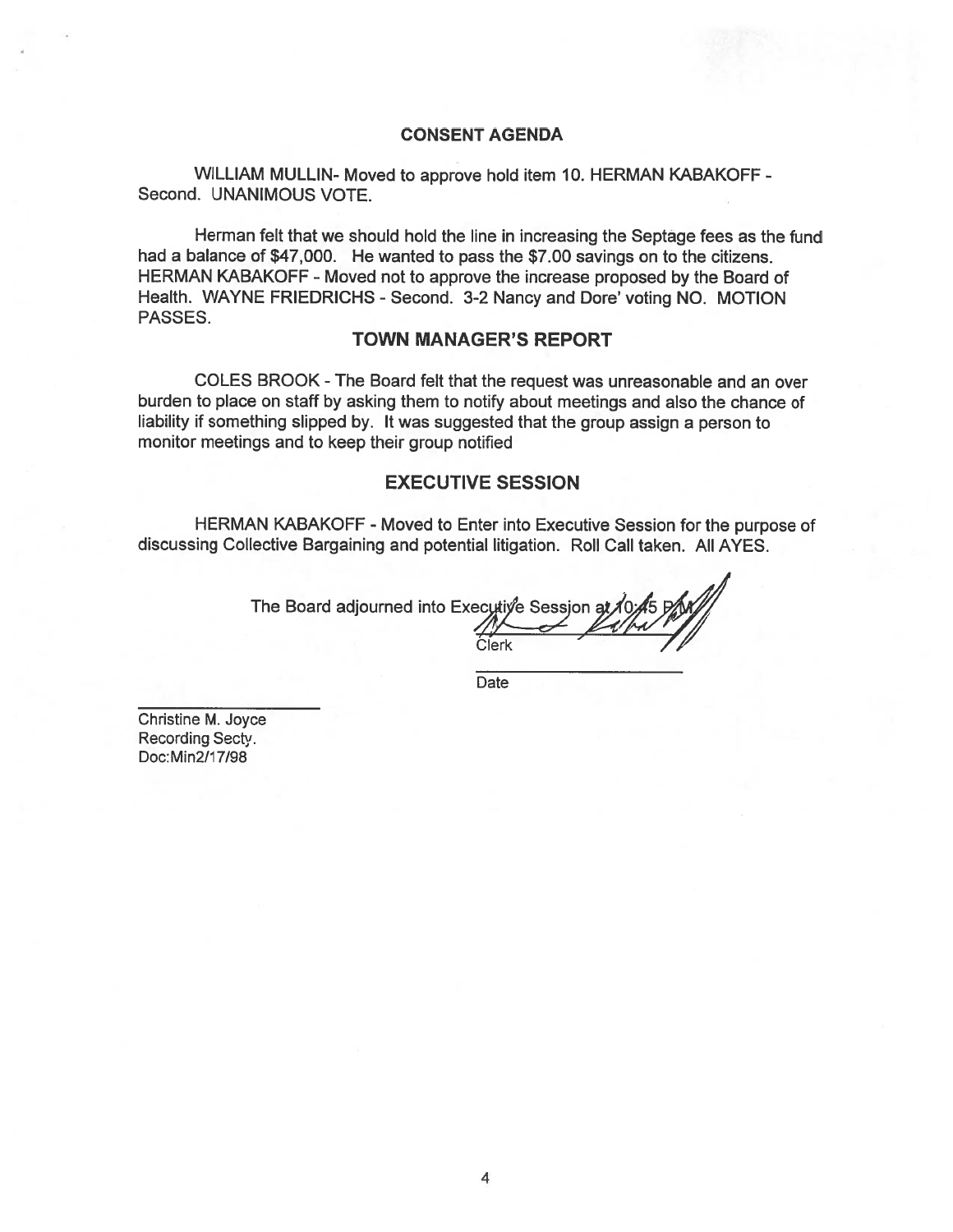February 13, 1998

TO Board of Selectmen

FROM: F. Dore' Hunter, Chairman

SUBJECT: Selectmen's Report

# AGENDA

Room 204 February 17, 1998 7:30 RM.

## I. CITIZEN'S CONCERNS

## II. PUBLIC HEARINGS & APPOINTMENTS

## III. SELECTMEN'S BUSINESS

- 1. BUDGET AND WARRANT DISCUSSION Enclosed please find information for discussion.
- 2. APPOINTMENT OF REGISTRARS OF VOTERS Enclosed please see memos from the Town Manager and Town Clerk that require action <sup>o</sup> the board.
- 3. OTHER

## IV. CONSENT AGENDA

4. ACCEPT MINUTES - Enclosed please find the minutes from the January 6, 1998 and January 20, 1998 Board meetings for Board acceptance.

5. SITE PLAN 03/19/97-358 - Village East Realty Trust - Enclosed please find a draft decision on the subject site plan for Board review.

6. ONE DAY LIQUOR LICENSE REQUEST -Enclosed please find <sup>a</sup> reques<sup>t</sup> from St. Elizabeth's of Hungry Church for <sup>a</sup> One Day Liquor License for March 14, 1998 for Board action.

7. ONE DAY LIQUOR LICENSE REQUEST - Enclosed please find <sup>a</sup> reques<sup>t</sup> from Congregation Beth Elohim for a One Day Liquor License for March 29, 1998 for Board action.

8. ACHC APPOINTMENT - Enclosed please find a request to re-appoint Kevin McManus to a three year term to expire on June 30, 2000 for Board action.

9. PROCLAMATION REQUEST - Enclosed please find <sup>a</sup> reques<sup>t</sup> from the American Red Cross to designate March as American Red Cross Month and <sup>a</sup> proclamation for signature.

10. SEPTAGE DISPOSAL FEE SCHEDULE - Enclosed please find <sup>a</sup> reques<sup>t</sup> from Staff to increase fees for septage disposal for Board review and action.